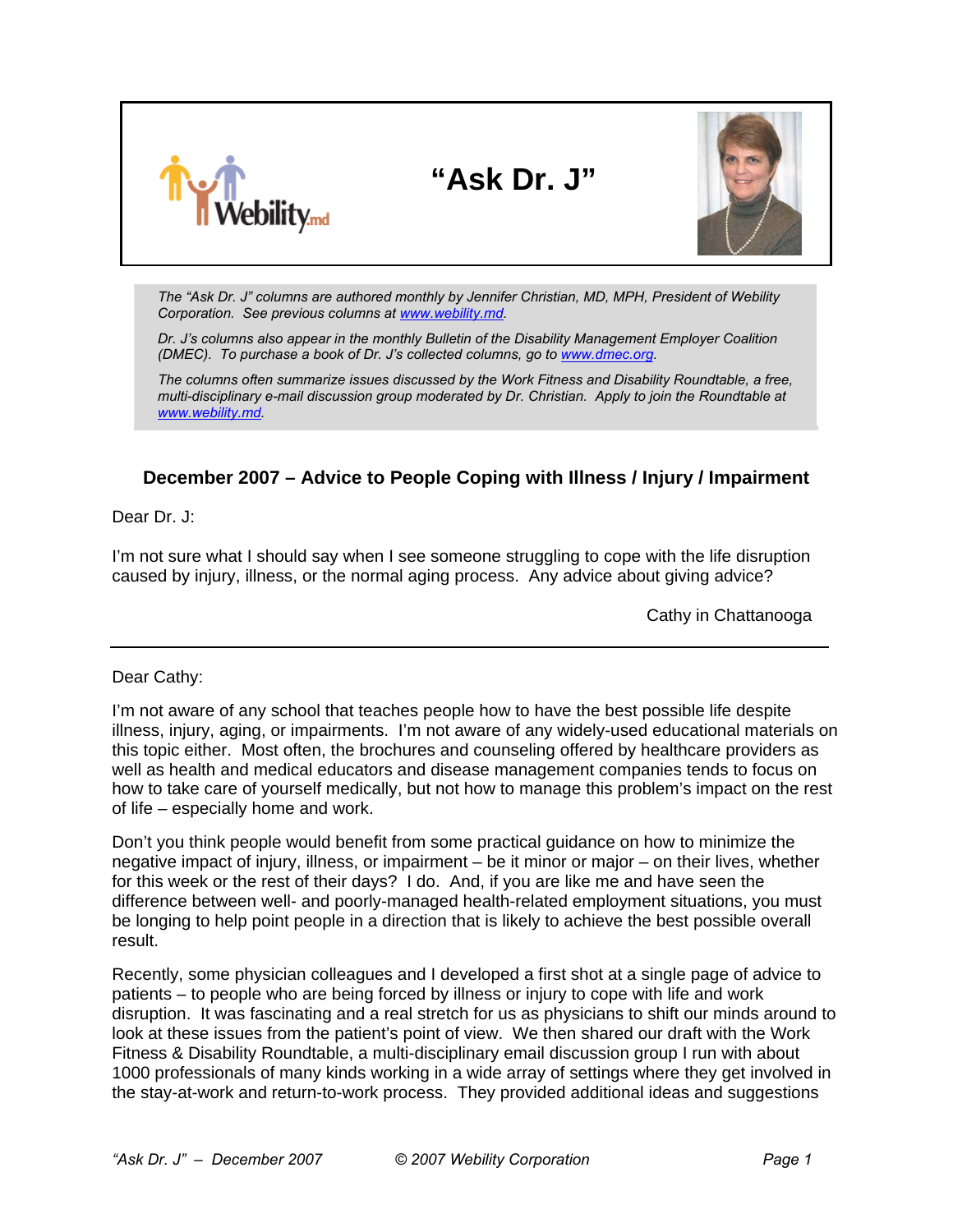that improved our document. We are submitting that very brief (less than one page) sheet to the Journal of the American Medical Association in hopes they will publish it in a future issue on their Patient Page. If they do, doctors can make copies and hand it out to their patients. Let's hope so.

Inspired by that project, I have now developed another (slightly longer) version addressed to professionals like you. You can refer to it when you are advising a person who is dealing with these issues. The Roundtable hasn't commented on this version yet. Maybe you can suggest improvements or other helpful issues that should be addressed. Please let me know.

Smiling,

Dr. J

## **Giving Advice to People Who Are Coping with Disability / Impairment at Home or Work**

People facing either short-lived or long-term challenges due to changes in their ability to function at home or work as a result of injury, illness or aging may lack information as well as a sense of perspective. They need to know the following things:

- **It's a good idea to "get right back in the saddle."** Rather than spend a lot of time resting, it is better for most people to keep or get life back to normal as quickly as is medically safe. The ability to function normally will probably come back step-wise rather than all at once. Prolonged withdrawal from daily activities and work can actually have bad effects on people's physical, mental, social, and economic health. Recovery from many medical conditions is more rapid and complete when people are able to stay active. This also tends to slow or reverse the progress of chronic conditions.
- **It's good to ask doctors for "activity prescriptions."** At medical appointments, it is wise for people to ask their doctor to spend a little extra time with them explaining what activities or tasks they need to avoid, as well as what they can and should be able to do safely both at home and at work, and what to expect in the way of change over time. The doctor should write these instructions down like an "activity prescription." In order to formulate a good activity prescription, the doctor (with input from the patient) needs to consider:
	- $\circ$  the specific tasks or functions that the person needs to do at home and at work,
	- $\circ$  any risks or specific medical harm that might result from doing particular things,
	- $\circ$  the simple lack of capacity to do things (whether temporary or permanent) that has occurred, such as the inability to run or climb stairs due to being out of shape, the inability to flex a "frozen" joint, the loss of depth perception due to blindness in one eye, impaired judgment or memory due to a stroke or head injury or side effects from medications, etc., and
	- $\circ$  the ability to tolerate or endure symptoms such as pain, fatigue or other symptoms that are uncomfortable but not medically harmful.
- **Impairment evaluation is sometimes required, but does not predict ability to work.** An employer or insurance company may ask a physician to do a formal examination to objectively determine the extent of someone's permanent impairment for insurance or legal purposes, especially when the impairment is due to a work-related injury that was covered under workers' compensation insurance. However, scientific research has shown that the ability to work does not track with the extent of impairment. In fact, many people with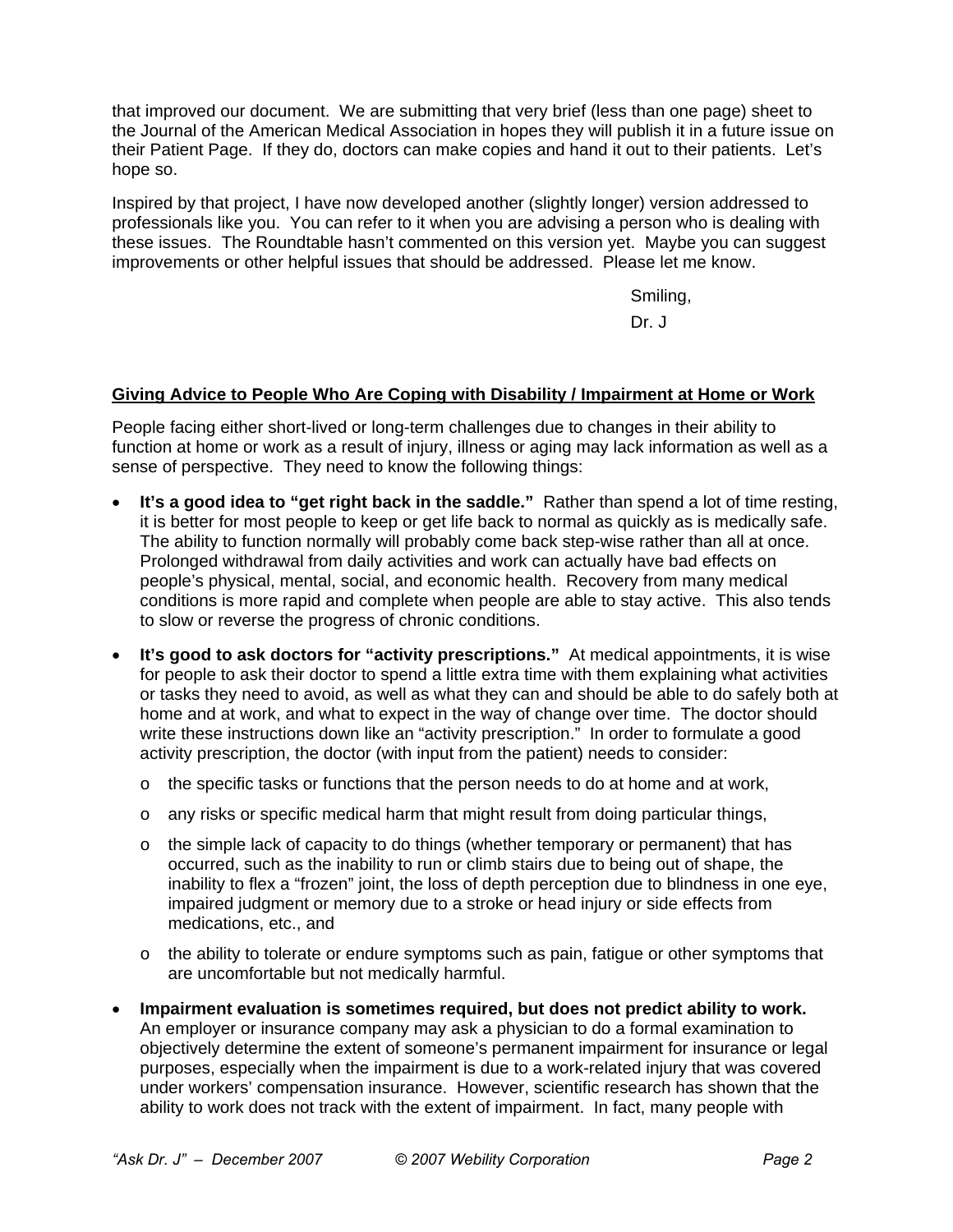profound congenital or acquired disabilities and severe chronic illnesses are at work today. Advocates for these people insisted so strongly that they had a right to work that the Americans with Disabilities Act was passed!

Although the following things may seem obvious to you, the person you are talking to may not know them. In particular, they may not realize that how they behave sends a signal to their employer and insurer. For example, people who reach out to their employers and offer practical solutions appear very different than those who passively wait for others to make a move. Therefore, always remember to make the following things explicit.

- **Experts are available to help find new ways of doing things.** People facing either temporary or permanent challenges in doing key tasks at home or work should ask their physician for a referral to an expert who can analyze their home or workplace situation and suggest modifications or find adaptive equipment. Most commonly, these experts will be occupational therapists, physical therapists, ergonomists, or physician specialists (either in occupational medicine or physical medicine & rehabilitation (PM&R).
- **Employers often will make temporary adjustments if a sensible solution is proposed.** Working people with temporary limitations on their ability to function should talk to their supervisor or human resources representative to see whether short-term adjustments can be made to their job responsibilities, or if there is something else productive they can do at work while their recovery progresses – as long as the proposed tasks are within their current ability and their doctor says they are medically appropriate. Work is a distraction and a good way to keep your mind off your discomfort. Keeping busy helps keep spirits up.
- **Employers can also make permanent adjustments if a sensible solution is proposed – and they are sometimes legally obligated to do so.** When people are experiencing a long-term or permanent loss of function that affects their ability to do key tasks at home or work, they should either informally ask their employer to work with them to find a solution, or make a formal request for a reasonable accommodation under the Americans with Disabilities Act if their impairment meets that law's definition of disability. Many times, suggesting a simple and very low-cost change is all that is required.
- **Difficulty bouncing back is a signal that it's time to look at the whole situation and remember the mind-body connection.** Whenever a person seems passive or distressed and their recovery is difficult or slow (for example, the duration of work absence exceeds the mid-point of a disability duration guideline), it is time for them to look at their whole situation. Remind them that:
	- o Non-medical issues delay recovery, especially when they are allowed to remain hidden from view and fester. Is there fear of discomfort, re-injury, teasing, embarrassment or frank harassment? Is there anger at themselves, their supervisor or co-workers? Are they avoiding facing up to concern about inability to perform up to standards, impending discipline, layoff or termination? Do choices need to be made about dealing with fatigue from a part-time second job; career dissatisfaction, hunting season; a child care or marital problem? Often, acknowledging and getting the issues out in the open is all that is required because then they can be dealt with straight on.
	- $\circ$  A person's "self-talk" their thoughts in challenging situations and their beliefs about their own capability to deal successfully with difficulties – affects their ability to bounce back. As the saying goes, "if you think you can't, you're usually right." Resilience can